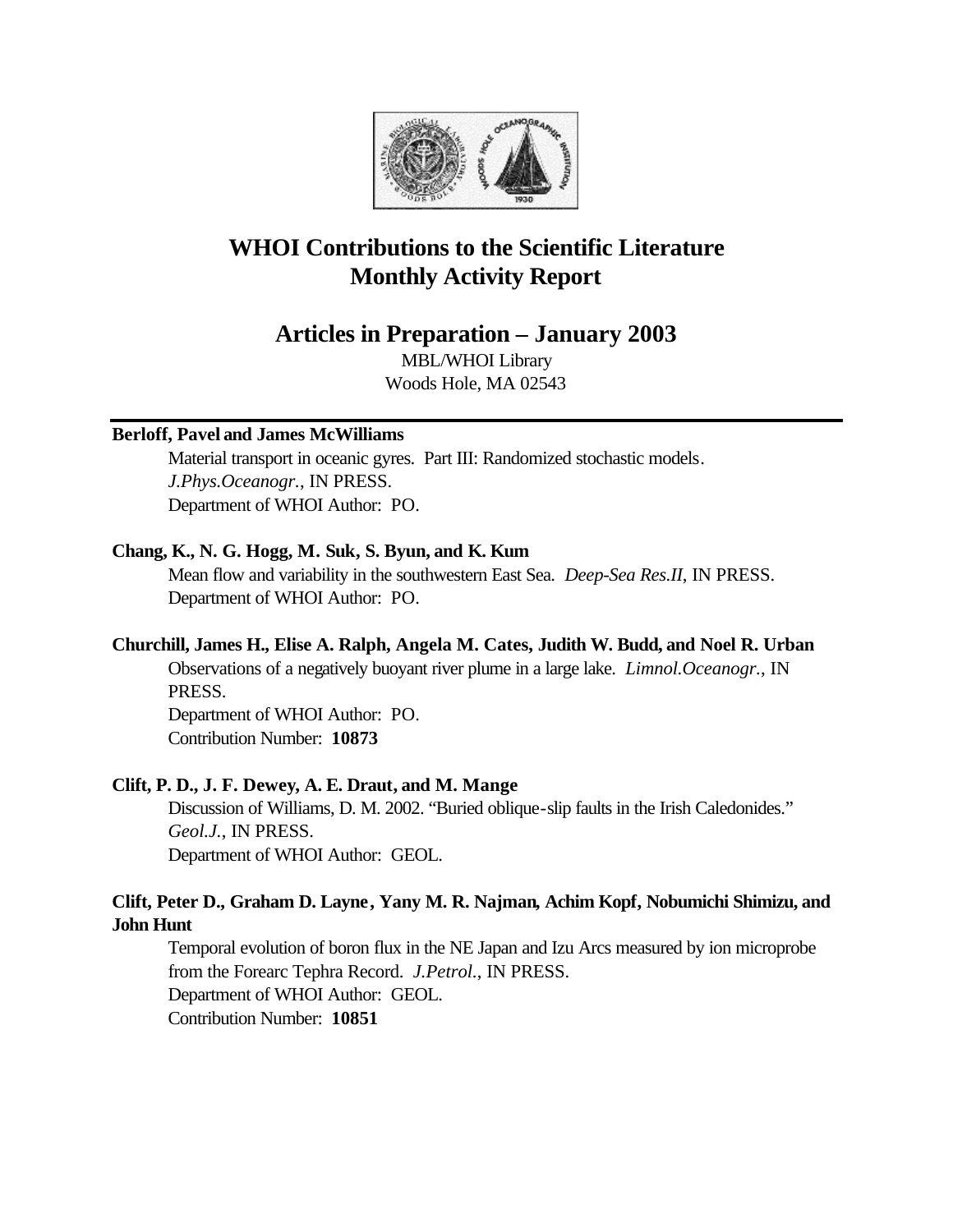#### **Cohen, A. L., S. R. Smith, M. S. McCartney, and J. van Etten**

How brain corals record climate: An interpretation of skeletal structure. *Coral Reefs*, IN PRESS.

Department of WHOI Author: PO.

### **Doney, Scott C., David M. Glover, Scott J. McCue , and Montserrat Fuentes**

Mesoscale variability of Sea-viewing Wide Field-of-view Sensor (SeaWiFS) satellite ocean color: Global patterns and spatial scales. *J.Geophys.Res.*, IN PRESS. Department of WHOI Author: MCG. Contribution Number: **10861**

#### **Donnelly, J. P., J. Butler, S. Roll, Micah Wengren, and T. Webb, III**

A backbarrier overwash record of intense storms from Brigantine, New Jersey. *Mar.Geol.*, IN PRESS.

Department of WHOI Author: GEOL.

### **Donnelly, J. P. and T. Webb, III**

Backbarrier sedimentary records of intense hurricane landfalls in the northeastern United States. In: *Hurricanes and Typhoons: Past, Present, and Potential*. R. Murnane and K. Liu (eds.), Columbia Press, IN PRESS. Department of WHOI Author: GEOL.

### **Fisher, Karen, Peter Wiebe, and Bruce Malamud**

Incorporating observed intermittency of flourescence distributions in synthesized fields. In: *Handbook of Scaling Methods in Aquatic Ecology: Measurement, Analysis, Simulation.*  CRC Press LLC, IN PRESS. Department of WHOI Author: BIO. Contribution Number: **10781**

#### **German, C. and J. Lin**

*The Thermal Structure of the Ocean Crust and Dynamics of Hydrothermal Circulation.*  AGU, IN PRESS. Department of WHOI Author: GEOL.

### **Golden, C. E., S. C. Webb, and R. A. Sohn**

Hydrothermal microearthquake swarms beneath active vents at Middle Valley, northern Juan de Fuca Ridge. *J.Geophys.Res.*, IN PRESS. Department of WHOI Author: GEOL.

### **Gregg, T. K. and D. K. Smith**

Volcanic investigations of the Puna Ridge, Hawaii: Relations of lava flow morphologies and underlying slopes. *J.Volcanol.Geotherm.Res.*, IN PRESS. Department of WHOI Author: GEOL.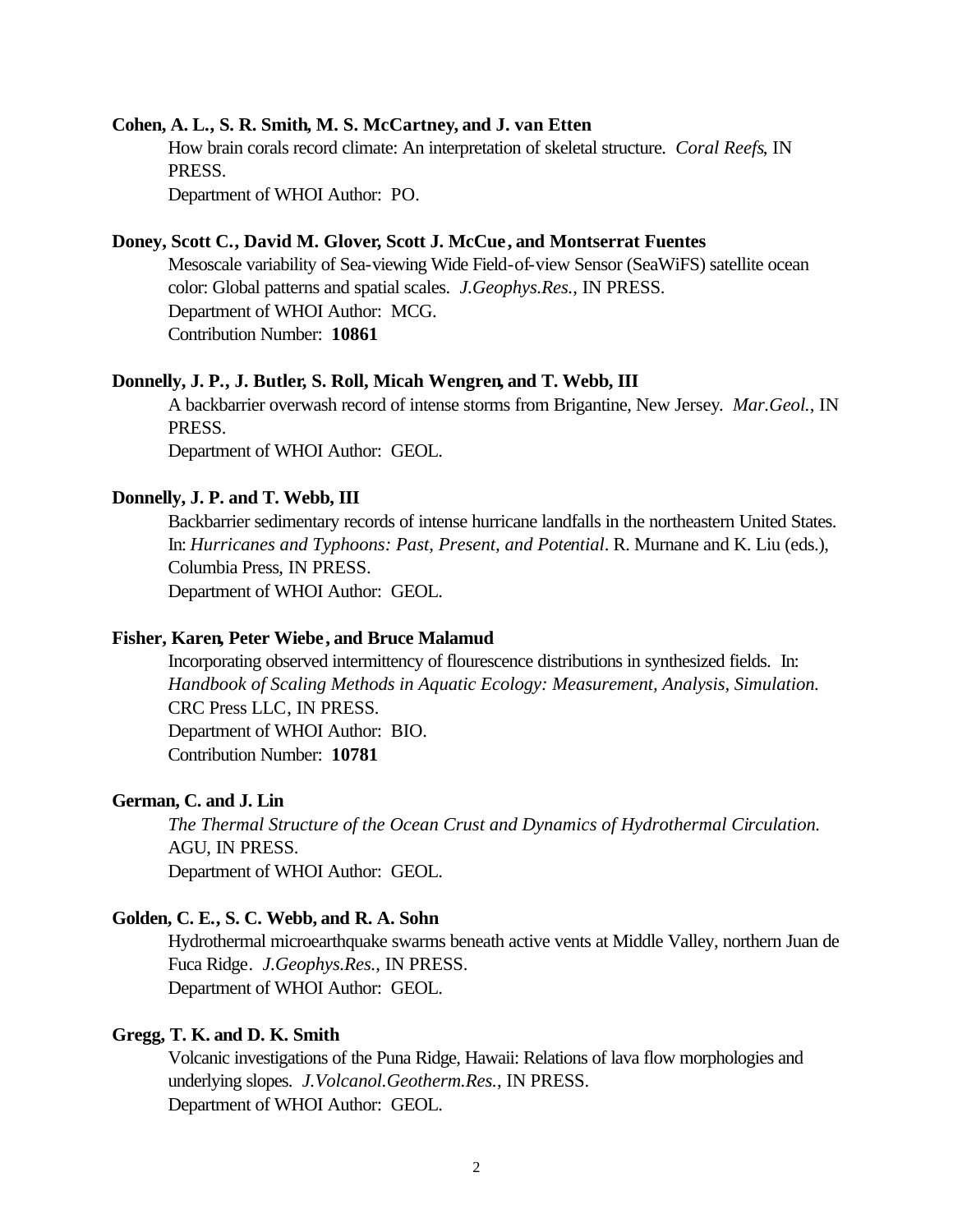### **Hart, S. R., H. Staudigel, R. Workman, A. A. P. Koppers, and A. P. Girard**

A fluorescein tracer release experiment in the hydrothermally active crater of Vailulu'u Volcano, Samoa. *J.Geophys.Res.*, IN PRESS. Department of WHOI Author: GEOL.

### **Helfrich, Karl R. and Lawrence J. Pratt**

Rotating hydraulics and upstream basin circulation. *J.Phys.Oceanogr.*, IN PRESS. Department of WHOI Author: PO. Contribution Number: **10860**

### **Hinrichs, Kai-Uwe, Laura R. Hmelo, and Sean P. Sylva**

Late Pleistocene variations in the marine methane cycle recorded by molecular biomarkers of methanotrophic prokaryates. *Science*, IN PRESS. Department of WHOI Author: GEOL. Contribution Number: **10847**

### **Hiroe, Y., I. Yasuda, K. Komatsu, K. Kawasaki, T. M. Joyce, and F. Bahr**

Transport of North Pacific intermediate water in the Kuroshio-Oyashio Interfrontal Zone. *Deep-Sea Res.II*, IN PRESS. Department of WHOI Author: PO.

### **Hirose, K., N. Shimizu, and Y. Fei**

Trace element partitioning in Earth's lower mantle. *Phys.Earth Planet.Inter.*, IN PRESS. Department of WHOI Author: GEOL.

### **Hirth, G.**

Laboratory constraints on the rheology of the upper mantle. In: *Plastic Deformation of Minerals and Rocks.* S. Karato and H. R. Wenk (eds.), IN PRESS. Department of WHOI Author: GEOL.

### **Hirth, G. and D. Kohlstedt**

Rheology of the upper mantle and the mantle wedge: A view from the experimentalists. In: *The Subduction Factory.* J. Elier (ed.), IN PRESS. Department of WHOI Author: GEOL.

### **Huang, Rui Xin**

Structure of the circulation induced by enhanced mixing in the Southern Oceans. *Ocean Model.*, IN PRESS. Department of WHOI Author: PO.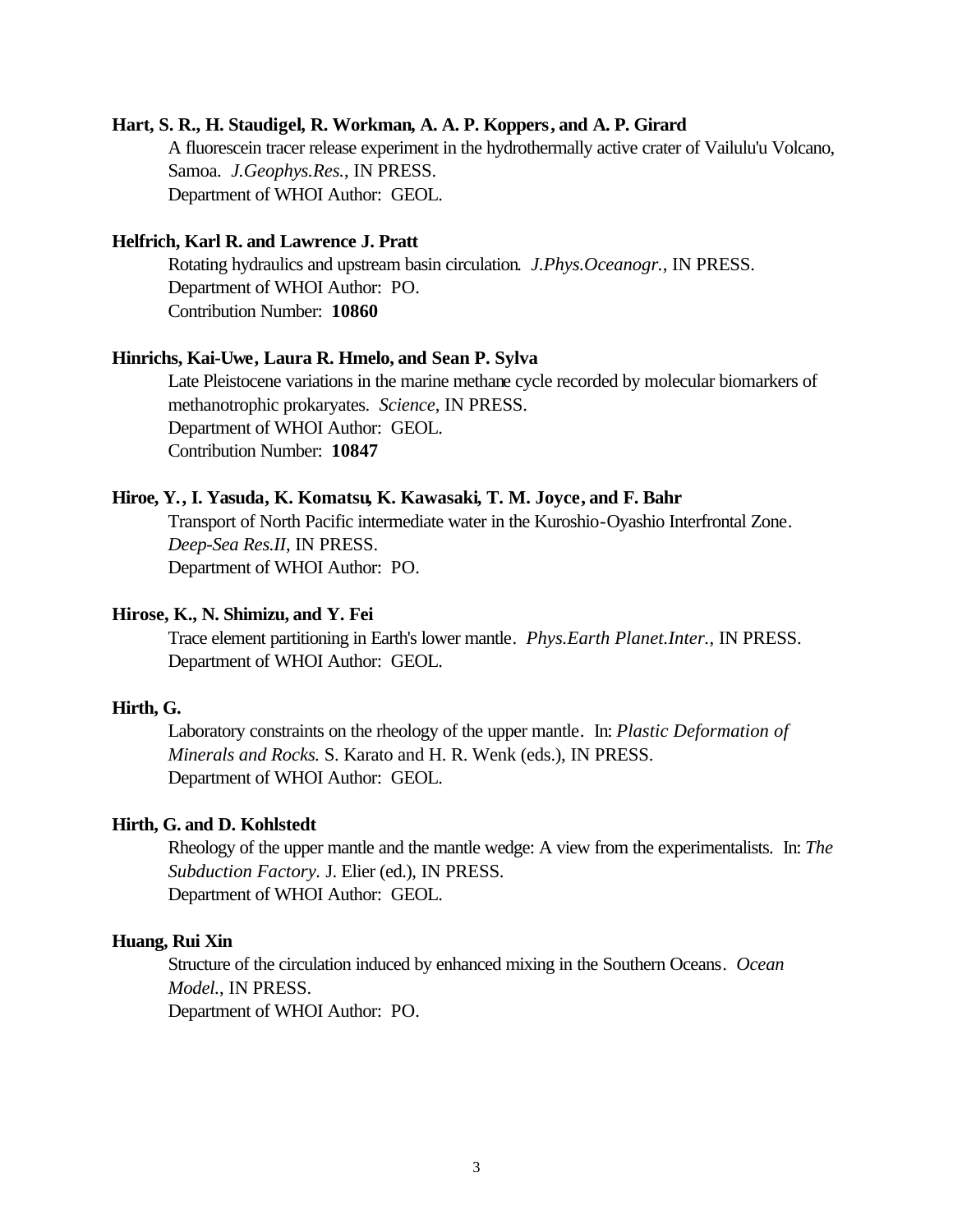### **Hunt, Heather L., D. Archie McLean, and Lauren S. Mullineaux**

Post-settlement alteration of spatial patterns of soft shell clam (*Mya arenaria*) recruits. *Estuaries*, IN PRESS. Department of WHOI Author: BIO. Contribution Number: **10787**

### **Joyce, Terrence M. and Jane Dunworth-Baker**

Long-term hydrographic variability in the Northwest Pacific Ocean.. *Geophys.Res.Lett.*, IN PRESS. Department of WHOI Author: PO.

#### **Keigwin, L. D., Y. Rosenthal, and Sachs, J. P.**

A 1600-year history of the Labrador Current off Nova Scotia. *Clim.Dyn.*, IN PRESS. Department of WHOI Author: GEOL.

### **Kelemen, P. B., G. M. Yogodzinski, and D. W. Scholl**

Along-strike variation in lavas of the Aleutian island arc: Implications for the genesis of high Mg# andesite and the continental crust. *AGU Monograph Series.* J. Eiler (ed.), IN PRESS. Department of WHOI Author: GEOL.

### **Kelemen, P. B., J. L. Rilling, E. M. Parmentier, L. Mehl, and B. R. Hacker**

Thermal structure due to solid-state flow in the mantle wedge beneath arcs. *AGU Monograph Series.* J. Eiler (ed.), IN PRESS. Department of WHOI Author: GEOL.

#### **Kelly, R., P. B. Kelemen, and M. Jull**

Buoyancy of the continental upper mantle. *Geochem.Geophys.Geosyst.*, IN PRESS. Department of WHOI Author: GEOL.

#### **Kraska, James**

Sustainable development is security: Transboundary river agreements as a confidence building measure (CBM) in South Asia. *Yale J.Int.Law*, IN PRESS. Department of WHOI Author: MPC. Contribution Number: **10784**

### **Legg, Sonya**

Internal tides generated on a corrugated continental slope: Part I: Cross-slope barotropic forcing. *J.Phys.Oceanogr.*, IN PRESS. Department of WHOI Author: PO. Contribution Number: **10852**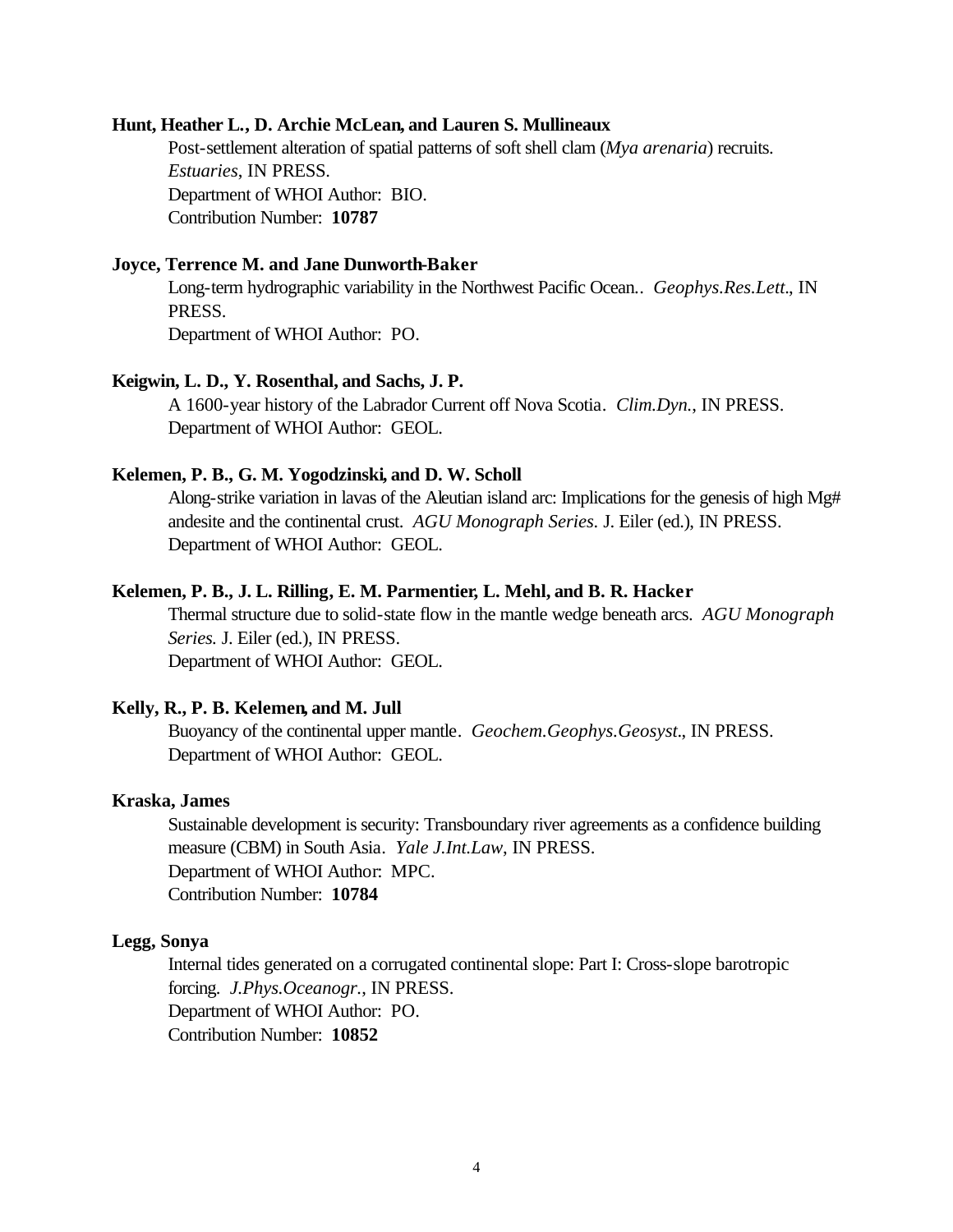### **Legg, Sonya**

Internal tides generated on a corrugated continental slope: Part II: Along-slope barotropic forcing. *J.Phys.Oceanogr.*, IN PRESS. Department of WHOI Author: PO. Contribution Number: **10853**

## **Lerczak, J. A., C. D. Winant, and M. C. Hendershott**

Observations of the semidiurnal internal tide on the southern California slope and shelf. *J.Geophys.Res.*, IN PRESS. Department of WHOI Author: PO.

### **Lin, J.**

Mantle hotspot plumes and interaction with oceanic lithosphere. In: *Earth Dynamics*. J. Chen et al. (eds), New Frontiers of Scences, Beijing: Higher Education Press, IN PRESS. Department of WHOI Author: GEOL.

### **Lin, J.**

Time-dependent stress transfer and earthquake triggering. In: *Earth Dynamics*. J. Chen et al. (eds), New Frontiers of Sicence, Beijing: Higher Education Press, IN PRESS. Department of WHOI Author: GEOL.

## **Lin, J., J. Chen, and M. Liu**

*Asian Tectonics: From Continents to Margins to Arcs.* New Frontiers of Sciences, Beijing: Higher Education Press, IN PRESS.

Department of WHOI Author: GEOL.

### **Lundin, K. and C. Schander**

Epidermal ciliary ultrastructure of adult and larval sipunculids (*Sipunculida*). *Acta Zool.*, IN PRESS.

Department of WHOI Author: BIO. Contribution Number: **10793**

### **Milkov, Alexei V. and Roger Sassen**

Preliminary assessment of resources and economic potential of individual gas hydrate accumulations in the Gulf of Mexico continental slope. *Mar.Pet.Geol.*, IN PRESS. Department of WHOI Author: GEOL. Contribution Number: **10867**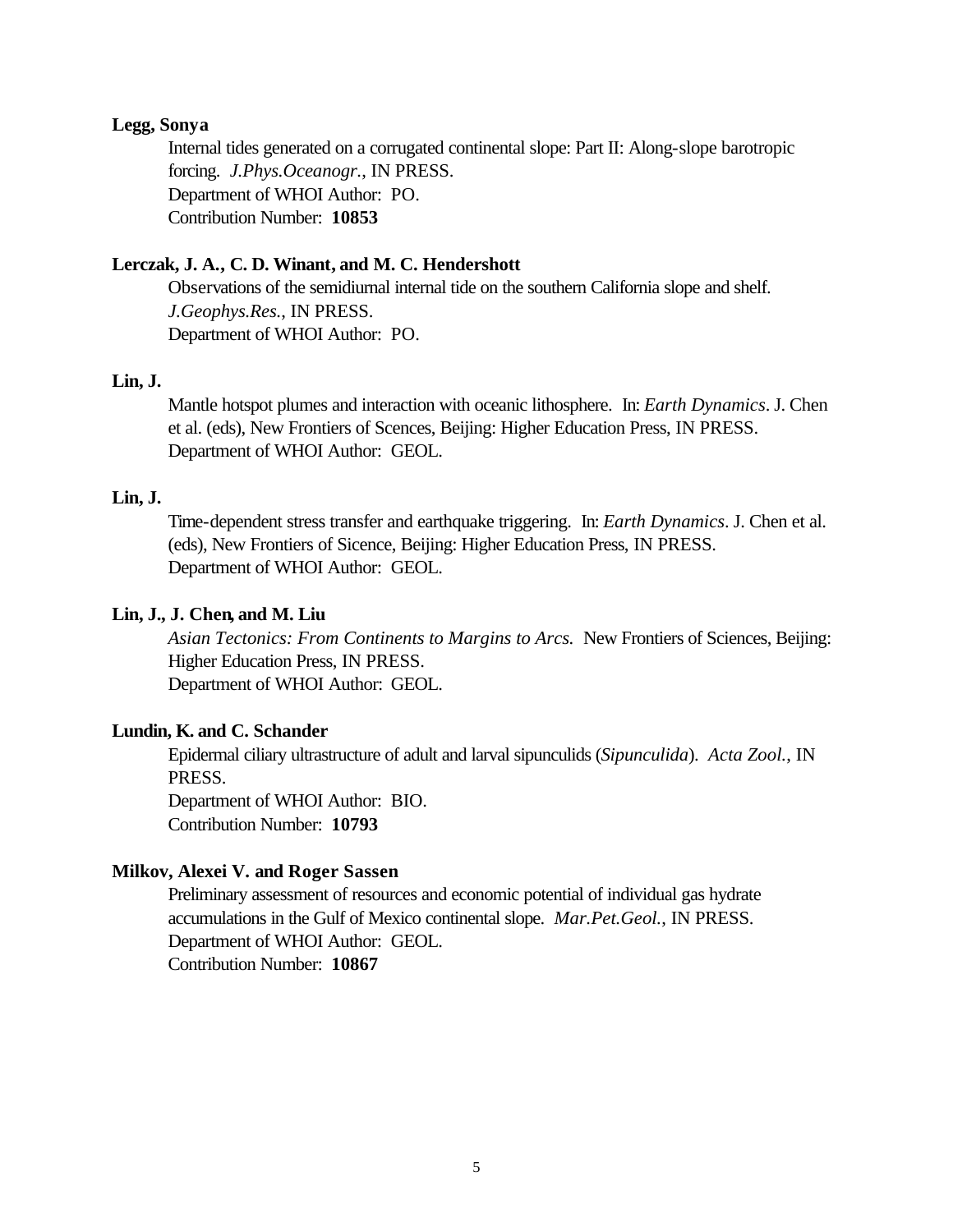# **Milkov, Alexei V., Peter R. Vogt, Kathy Crane, Alla Yu Lein, Roger Sassen, and Georgiy A. Cherkashev**

Geological, geochemical, and microbial processes at the hydrate-bearing Hakon Mosby mud volcano: A review. *Chem.Geol.*, IN PRESS. Department of WHOI Author: GEOL. Contribution Number: **10871**

### **Miyazaki, S., J. J. McGuire, and P. Segall**

A transient subduction zone slip episode in southwest Japan observed by the nationwide GPS array. *J.Geophys.Res.*, IN PRESS. Department of WHOI Author: GEOL.

### **Nadakuditi, Rajesh and Jim Preisig**

A channel subspace post-filtering approach to adaptive least-squares estimation and equalization. *IEEE Trans.Signal Process.*, IN PRESS. Department of WHOI Author: AOPE. Contribution Number: **10846**

# **Parman, S. W., N. Shimizu, T L. Grove, and J. C. Dann**

Constraints on the pre-metamorphic trace element composition of Barberton komatiites from ion probe analyses of preserved clinopyroxene. *Earth Planet.Sci.Lett.*, IN PRESS. Department of WHOI Author: GEOL. Contribution Number: **NONE**

### **Pawlowicz, R., R. Beardsley, and S. Lentz**

Classical tidal harmonic analysis with errors in MATLAB using T\_TIDE. *Comput.Geosci.*, IN PRESS.

Department of WHOI Author: PO.

#### **Pedlosky, Joseph**

Thermally driven circulations in small oceanic basins. *J.Phys.Oceanogr.*, IN PRESS. Department of WHOI Author: PO. Contribution Number: **10863**

### **Pedlosky, Joseph and Jim Thomson**

Baroclinic instability of time dependent shear. *J.Fluid Mech.*, IN PRESS. Department of WHOI Author: PO. Contribution Number: **10870**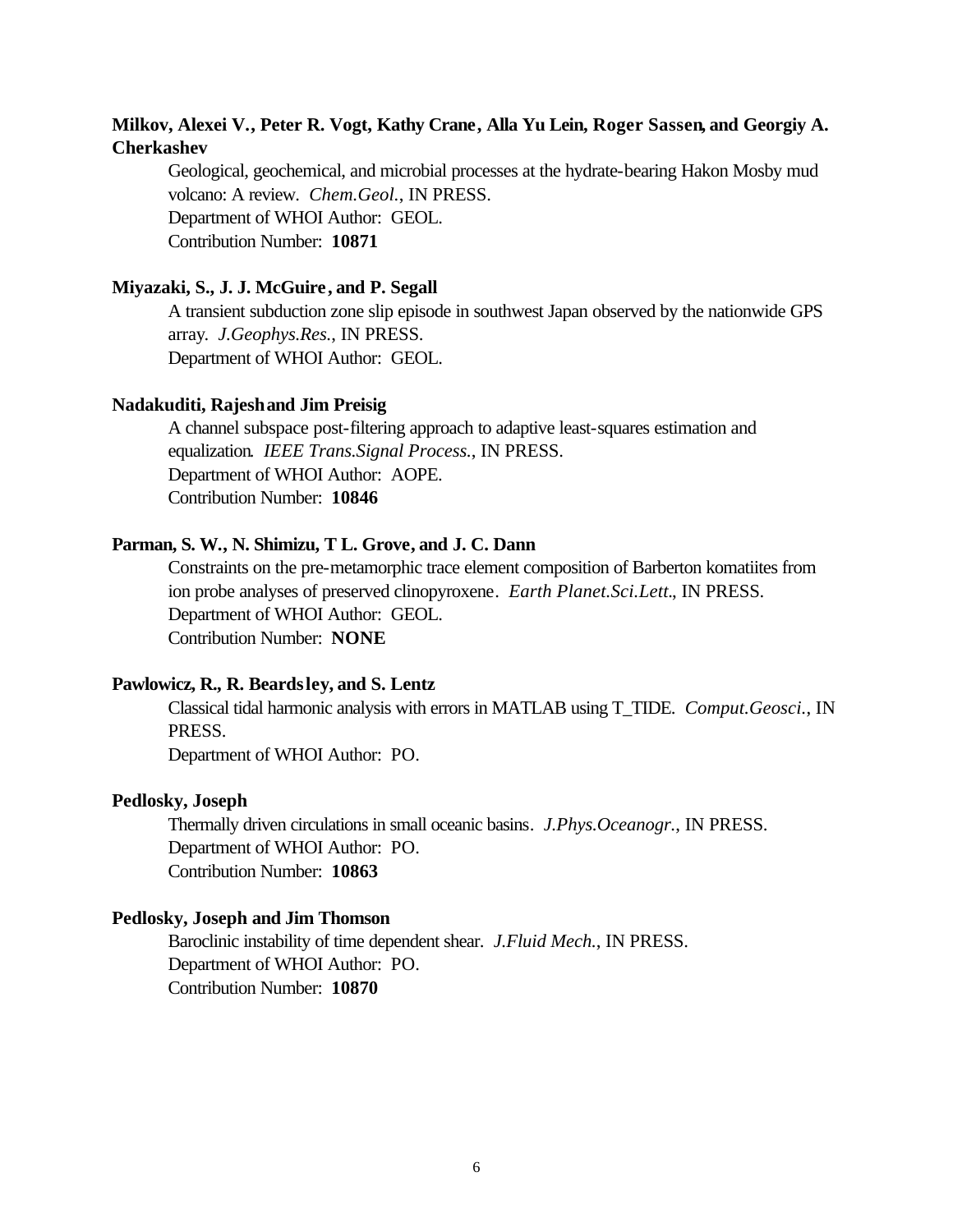### **Peucker-Ehrenbrink, B., and M. W. Miller**

Quantitative bedrock geology of Alaska and Canada. *Geochem.Geophys.Geosyst.*, IN PRESS. Department of WHOI Author: MCG.

Contribution Number: **10862**

### **Pratt, Larry and Mike Spall**

A porous media theory for geostrophic flow through ridges and archipelagos. *J.Phys.Oceanogr.*, IN PRESS. Department of WHOI Author: PO. Contribution Number: **10854**

### **Proshutinsky, A., R. H. Bourke, and F. A. McLaughlin**

The role of the Beaufort Gyre in Arctic climate variability: Seasonal to decadal climate scales. *Geophys.Res.Lett.*, IN PRESS. Department of WHOI Author: PO.

## **Rasmussen, T. L., D. W. Oppo, E. Thompson, and J. Lehman**

Deep-sea records from the SE Labrador Sea: Timing of ocean circulation changes and icerafting events during the last 160,000 years. *Paleoceanography*, IN PRESS. Department of WHOI Author: GEOL.

## **Renner, J., K. Viskupic, G. Hirth, and B. Evans**

Melt extraction from partially molten peridotites. *Geochem.Geophys.Geosyst.*, IN PRESS. Department of WHOI Author: GEOL.

### **Richardson, P. L., J. R. E. Lutjeharms, and O. Boebel**

Introduction to interocean exchange around South Africa. *Deep-Sea Res.II*, IN PRESS. Department of WHOI Author: PO.

### **Rosenthal, Yair, Delia W. Oppo, and Braddock K. Linsley**

The amplitude and phasing of climate change during the last deglaciation in the Sulu Sea, western equatorial Pacific. *Geophys.Res.Lett.*, IN PRESS. Department of WHOI Author: GEOL. Contribution Number: **10850**

#### **Scheltema, Amelie and Dmitry Ivanov**

The use of sclerite morphology to characterize genera of prochaetodermatidae, with a description of Dacryomica plana gen. et. sp. nov. (*Mollusca, Aplacophora*). *The Veliger*, IN PRESS.

Department of WHOI Author: BIO. Contribution Number: **10795**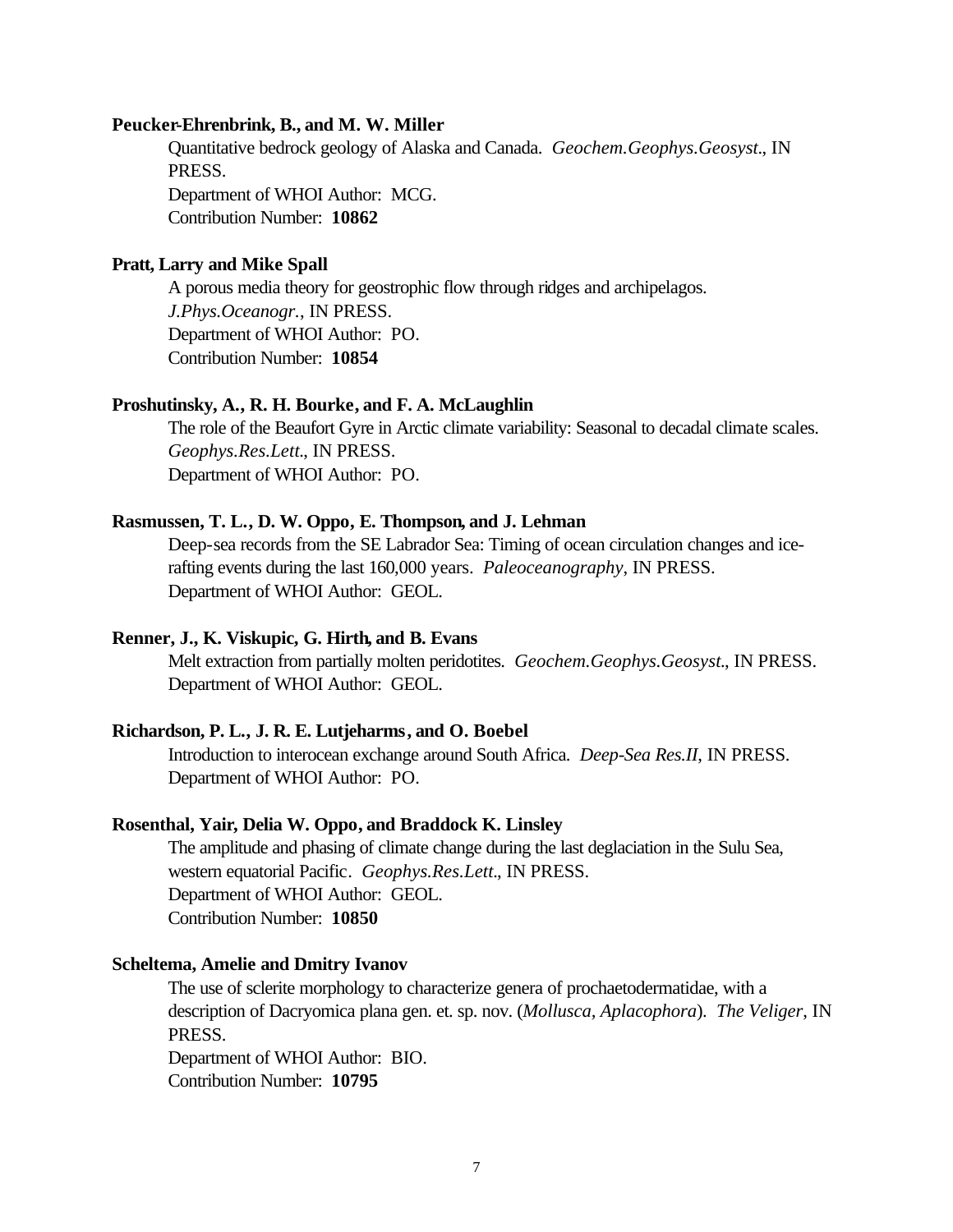### **Schmitt, R. W.**

Observational and laboratory insights into salt finger convection. *Prog.Oceanogr.*, IN PRESS. Department of WHOI Author: PO.

#### **Sloyan, B., G. C. Johnson, and W. S. Kessler**

The Pacific Cold Tongue: A pathway for interhemispheric exchange. *J.Phys.Oceanogr.*, IN PRESS.

Department of WHOI Author: PO.

#### **Solow, Andrew R.**

Statistics in atmospheric science. *Stat.Sci.*, IN PRESS. Department of WHOI Author: MPC. Contribution Number: **10856**

#### **Solow, Andrew R. and Andrew Beet**

Statistical modeling of the distribution of large geomagnetic storms. *Geophys.Res.Lett.*, IN PRESS.

Department of WHOI Author: MPC. Contribution Number: **10857**

### **Stephen, R. A., J. Kasahara, G. D. Acton, et al.**

*Proc. ODP, Init.Repts., 200 [CD-ROM].* College Station, Texas: Ocean Drilling Program, Texas A&M University, IN PRESS. Department of WHOI Author: GEOL.

### **Thwaites, Fred and Kurt Polzin**

Structural design considerations of a profiling free vehicle to measure ocean turbulence. In: *IEEE/OES 7th Working Conference on Current Measurement Technology*, IN PRESS. Department of WHOI Author: AOPE. Contribution Number: **10859**

### **Tivey, M. A., H. Schouten, and M. C. Kleinrock**

A near-bottom magnetic survey of the mid-Atlantic Ridge axis at 26°N: Implications for the tectonic evolution of the TAG segment. *J.Geophys.res.*, IN PRESS. Department of WHOI Author: GEOL.

#### **Tucholke, Brian**

Submarine geology of the geological map of North America. In: *Decade of North American Geology.* Boulder, CO: Geological Society of America, IN PRESS. Department of WHOI Author: GEOL.